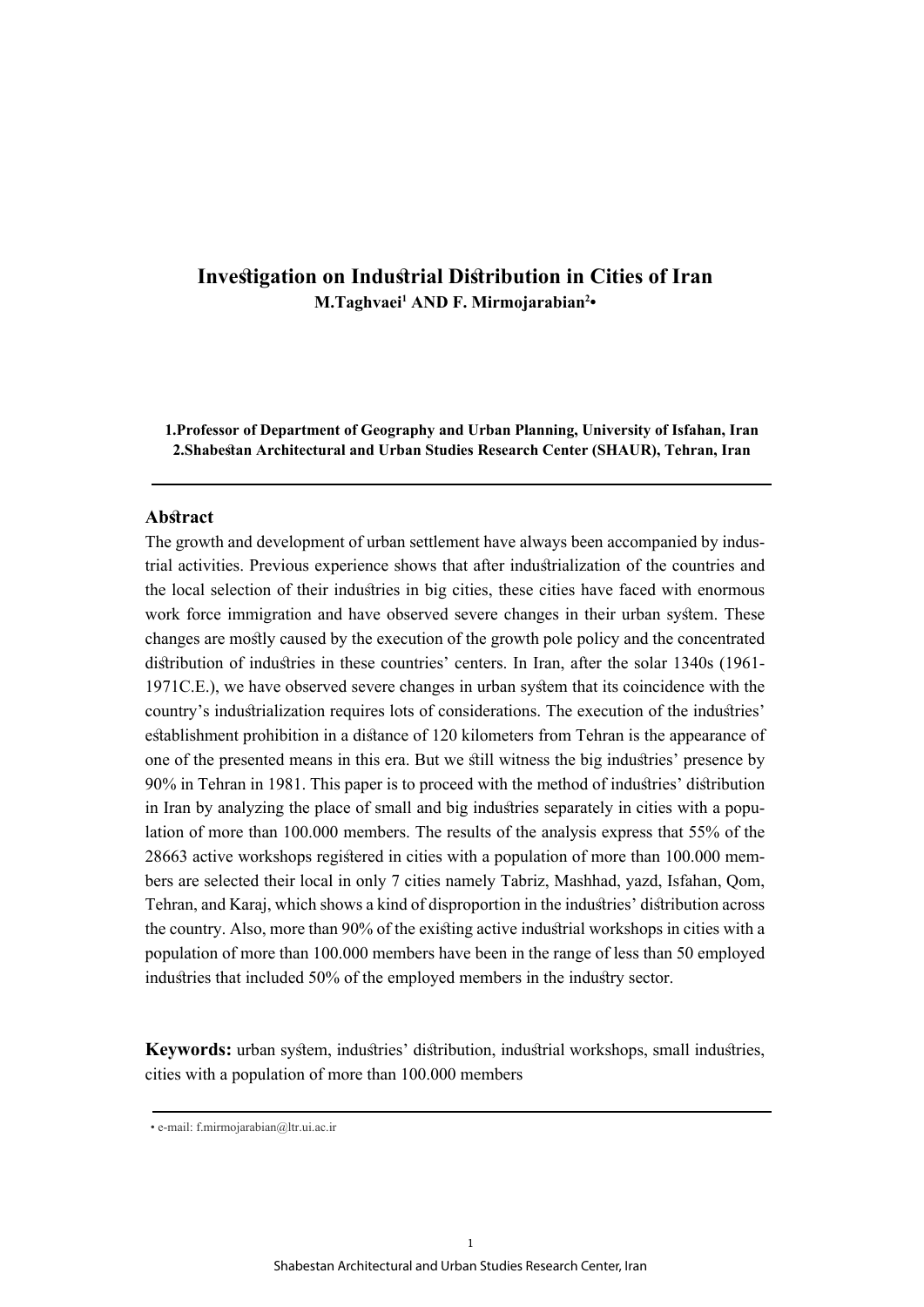# **1- Introduction 1-1- Problem Design**

When the Industrial Evolution happened in the western countries, human beings observed an increasing development in industries inside and around cities. The growth

And development of city and citizenship has always been accompanied by industrial activities. This accompaniment and coexistence presents the possibility of working and economic growth for the citizens from one hand, and on the other hand, causes them to face with air, soil, sound, waste water, chemical, and visual difficulties and pollutions (Ghorkhloo and Farjam, 2001: 71).

The presence of big industries in some cities caused the growth and development to increase inside these cities more than before, and changed these cities to central points which attract a great population from points around them (Gilbert, 1978: 313). The progress of this procedure caused the proportion of the population inside the urban systems to become violated. At the same time with the industries' development and its economic and social consequences, the local finding theories were presented for more enjoyment from industrial activities and reduction of negative traces and economic losses.

In general, we shouldn't forget that the city, its citizenship and citizens require industrial services and products, and this phenomenon caused the development of today cities (in comparison to the villages) in all economic, social, and even cultural fields. But instead, some losses occur to the society members due to the industries development which cannot be ignored.

# **1-2- The Necessity of Creating Balance and Programming in Iran's Urban System**

The population and citizenship evolutions in the country during the past five decades and especially after 1986 have been in a way that makes the necessity of serious attention and revision in programming, and the creation of balance in Iran's urban system inevitable.

The country's urban population has reached from about 6 million members in 1956 to 26.8 million members in 1986 and finally 48.2 million members in 2006. In the same period, the number of cities has reached from 199 in 1956 to 496 in 1986 and to 1012 in 2006. In other words, the urban population of the country became eightfold in the past 50 years and the number of cities became more than fivefold in the same period. The number of cities with a population of more than 100.000 members has reached from 9 cities in 1956 to 41 cities in 1986 and to 77 cities in 2006. The number of cities with a population of more than 200.000 members has reached from 5 cities in 1956 to 23 cities in 1986 and to 39 cities in 2006. The number of provinces has reached from 13 provinces in 1956 to 24 provinces in 1986 and to 30 provinces in 2006. In a period of 50 years (1956-2006) 1.04 million members have been added to the country's population on average, annually. In the same period 40 cities have been added to the cities of the countries on average, annually (Iran's statistics Center).

Different studies express the direct relationship between the presence of industries, beside cities, and an increase in the income and employment in that city: and that is the reality which has caused population reception to become greatly culminated in some cities of the country and has made centers that effected numerous cities around them. The reason for the emphasize of industrial geography on explaining the causes and methods of changes related to industries' local position is that the factory industries often have a great effect and influence on urban and regional development patterns (Watts, 1987: 13). In most regions of the world the employment changes in services sector and specially on regional level is a reaction to the changes and evolutions of factory activities sector, and the urban and regional growth patterns depend on what happens in the status of factory employment (Ibid: 16). After the Industrial Revolution, citizenship and industrialization have progressed in a parallel manner (Poorahmad, 2005: 176).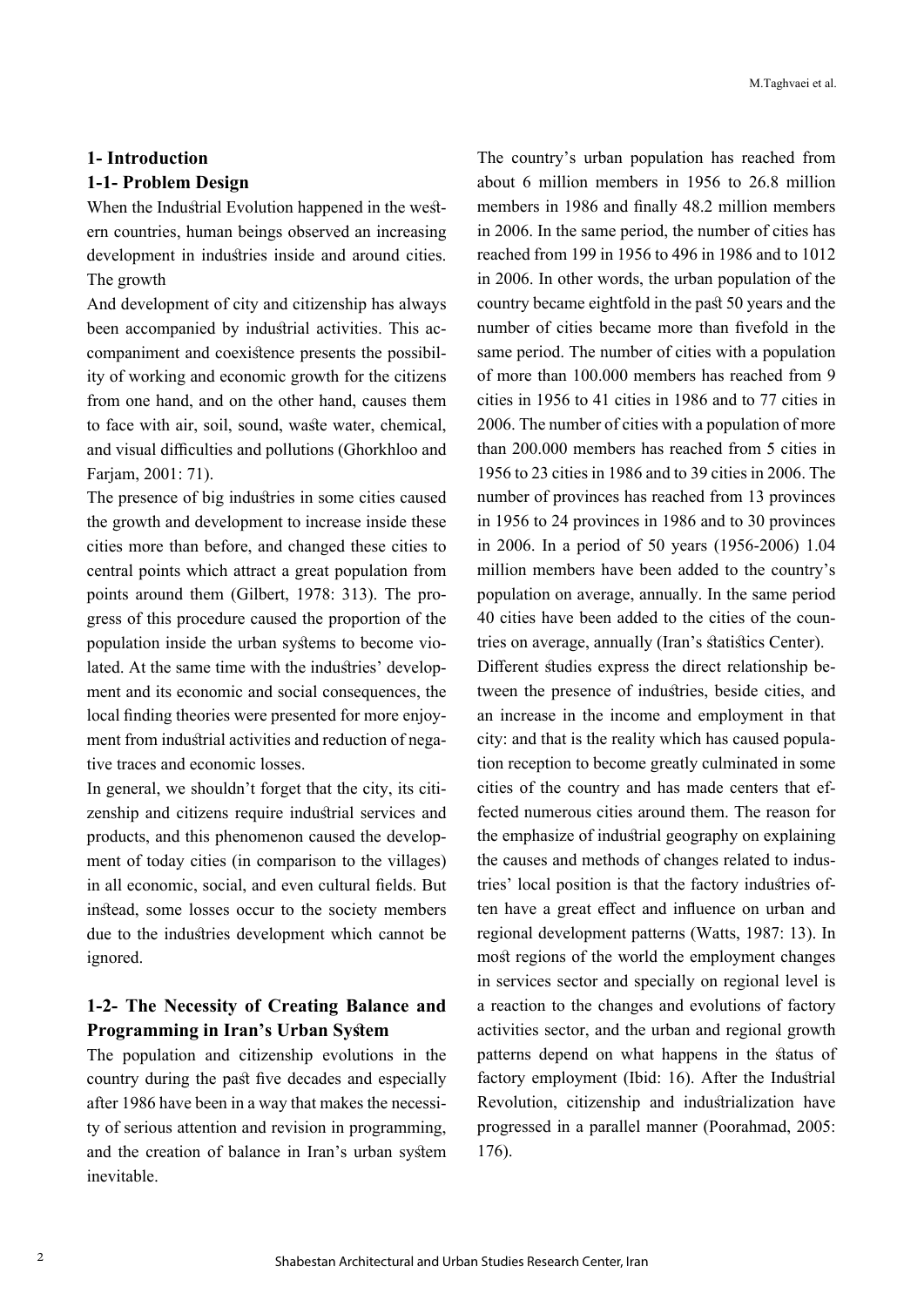#### **1-3- Purposes**

It is tried in this paper to analyze the industrial local selection pattern through analyzing the relationship between industries' local selection and the cities' population reception in Iran's urban system.

-Analyzing the relationship between cities' population and the existing industrial workshops in them.

-Ranking the industrial workshops in cities with a population of more than 100.000 members according to the number of their workers.

-Analyzing the position of small industries in cities with a population of more than 100.000 members.

# **1-4- Literature**

Different researches have been performed on analyzing the industries distribution from different experts' points of view that comprehensive studies and analyses have been performed on provincial level in all cases. Some studies have also compiled case researches in some more critical cities and provinces like Tehran, Isfahan, Mashhad, and Tabriz. The present research is the first one which passed provincial level and analyzed the industries' distribution on a national scale according to the whole cities with a population of more than 100.000 members and among about 72.000 registered industrial workshops in Iran, have ranked more than 28.000 registered industrial workshops existing in cities with over 100.000 members according to the cities. For instance, the results of some data and analyses are as follows:

In 1956, the share of Tehran province's workshops from the whole workshops in the country was 34.6% which reached 40.3 and 45.3 percent in 1966 and 1976 respectively, due to its continuous progress (The Industries and Industrial Towns Organization of Iran 2008, Introduction). After the Revolution, 38.4% of big industrial workshops and 39% of their workers were located in Tehran in 1984. This number decreased to 31.3% and 31% in 1997 (The Management and Programming Organization, 2003).

Based on the last general census on workshops in 2002, Tehran province had allocated 34.8% of workshops, 33.8 of workers, 29.8% of surplus value, 38.1% of the investment value of the country's whole big industrial workshops to itself again (The Management and Programming Organization, 2003, The results of general census on workshops) and is still located with a considerable distance from other areas of the country as an industrial pole.

#### **1-5- Questions and Hypothese**s

-Is there a relationship between industries' local selection and population distributions in urban system? -Is Tehran placed in the first rank regarding the number of industrial workshops like before?

-Have big cities had more industrial workshops due to their greater population? Which cities have a better industrial position?

### **1-6- Methodology and Research Domain**

The present research is of quantitative and descriptive-analytic type. The data was classified using the Excel and SPSS software, and the test of correlation was performed using Pearson and Spearman's correlation factor calculation, and the amount of correlation was estimated. Therefore, the effects of industries were studied on cities' population reception in this way.

The statistical population domain of the present research includes cities with a population of more than 100.000 members that the whole statistical population was studied and sampling was not performed. The analyzed information and statistics was of secondary type information and statistics obtained from Iran's Statistics Organization, The Countries' industries Organization, and Small Industries Organization.

# **1-7- Introducing Variables and Indexes**

This research data has included the number of existing industrial workshops in cities according to the number of their workers analyzed by obtaining information from the active workshop's list in Industries' Organization.

# **2- Viewpoints and Methodologies (Theoretical Bases)**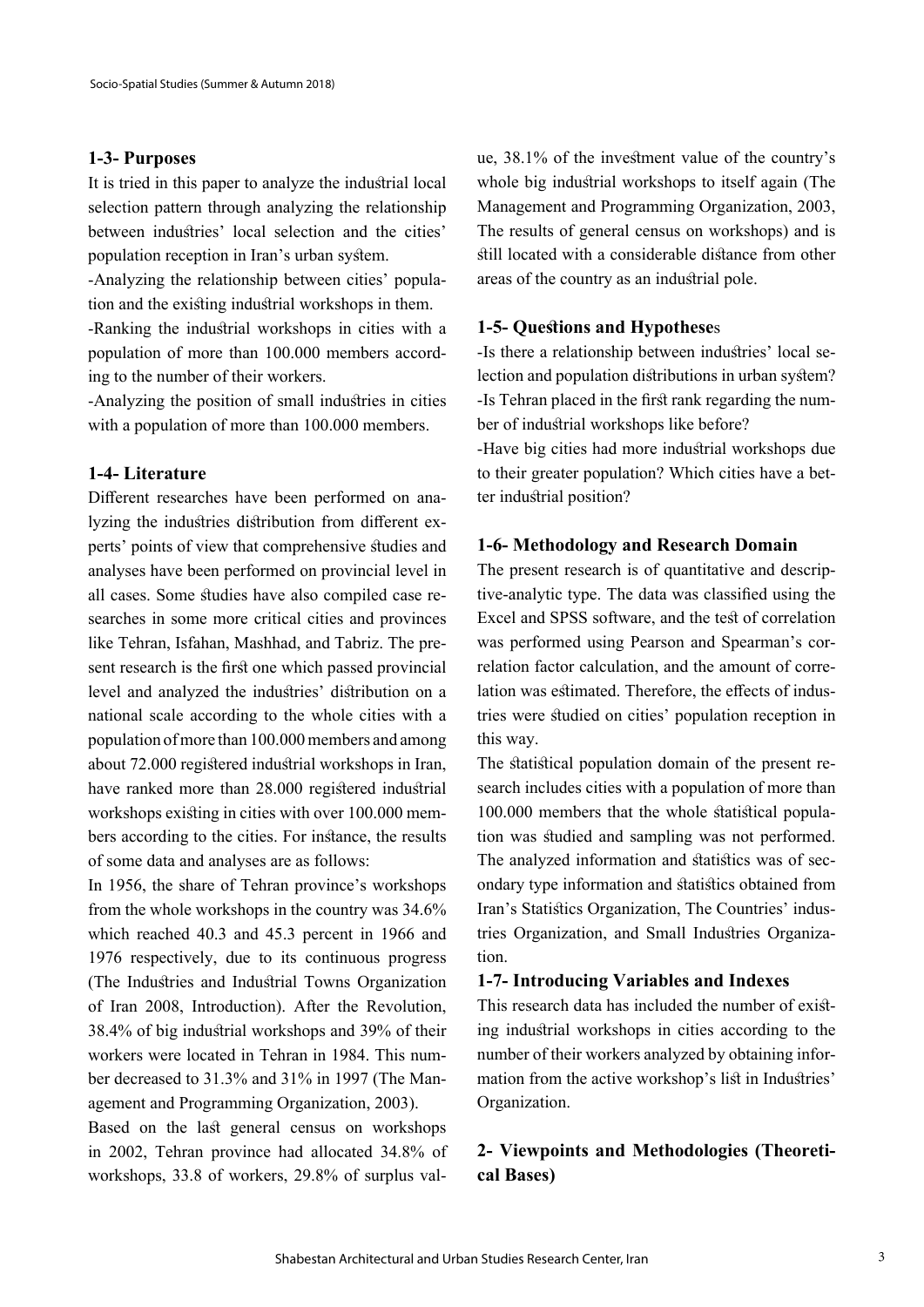#### **2-1- Definitions and Concepts**

According to Economics, all of the economic system functions are divided into three general categories namely "agriculture", "industries and mines", and "services".

 Comparing the statistical data of different countries is impossible at a regional, continental, and global level unless the same definitions, concepts, and classifications were used for data collection and analysis. For this reason, the international statistical organizations have provided determined classifications for different social, economical, and cultural phenomena, and have recommended its usage to member countries.

One type of this classification is based on ISIC. Many countries have chosen ISIC as the basis of their economic activities classification and have regulated their information based on types of economic activities in population, production, employment, national income, and other economic statistics areas according to it. Also, International organizations such as United Nations Organization and the International Organization of Employment; the Grocery and Agriculture Organization of the United Nations Organization; the educational, scientific and cultural organization UNESCO; and other international committees have used ISIC for the publication and analysis of their information (Abu noori, 2002: 101).

The economic activities with industrial concept are defined as follows in the international classification: "The industrial activities are considered as all of the mechanical and chemical changes and transformations of organic and inorganic materials by the machine or human workforce, to produce products in workshops and/or houses to sell all or a part of it in marketplace." (The Statistical Center of Iran, 1996) The statistical population included all of the industrial workshops located in urban regions of the city. Industrial workplace is a fixed and determined place that a collection of capital and workforce are used in order to produce one or more products. The workers (employees) are persons which work for the workshop in or out of the workshop, fulltime or part-time. The applied framework for the designs performed in this research was the list of independent and acceptable industrial workshops performed using the results of the industries organization's general consensus.

#### **2-2- Viewpoints and Theories**

Different viewpoints have been proposed on industries' establishment. We can refer to Alfred Weber, August Lush, Palander, Smith, Greenhot, Walter Izard, Rasterone, Rusto, Renner, Crystaller, Tunen, Leonardo model for instance (Kalantari, 2001, 175- 179). Also, the theories of spatial organization and the theoretical bases of the industry local selection and establishing the industrial centers such as industrial zone, industrial region, industrial pole, and industrial park, are among the spatial organization theories and the theoretical bases of the industry local selection (Papeli Yazdi, 2003, 177).

On the other hand, the United Nation's Industrial Development Organization (UNIDO) in 1976, with an emphasize on the industries settlement in rural areas, has asserted that the industrialization of villages and poverty reduction can supplement each other; the industries' settlement in villages results in small-scale capital raise using local resources and their change, transformation, and production which can result in job and income production itself.

# **2-3- Industries' Regulation and the Global Experiences**

In Industrial Revolution era, the industries local selection was performed mainly based on natural factors, economic considerations, and transportation facilities. But, after the emergence of industrial development's negative events in European cities, some movements and actions were started in order to supervise the industries development and maintaining the cities' health and hygienic from the midst of the 19th century. From the beginning of the 20th century, the urban industries' regulation matter gained an important position in urban designing and programming.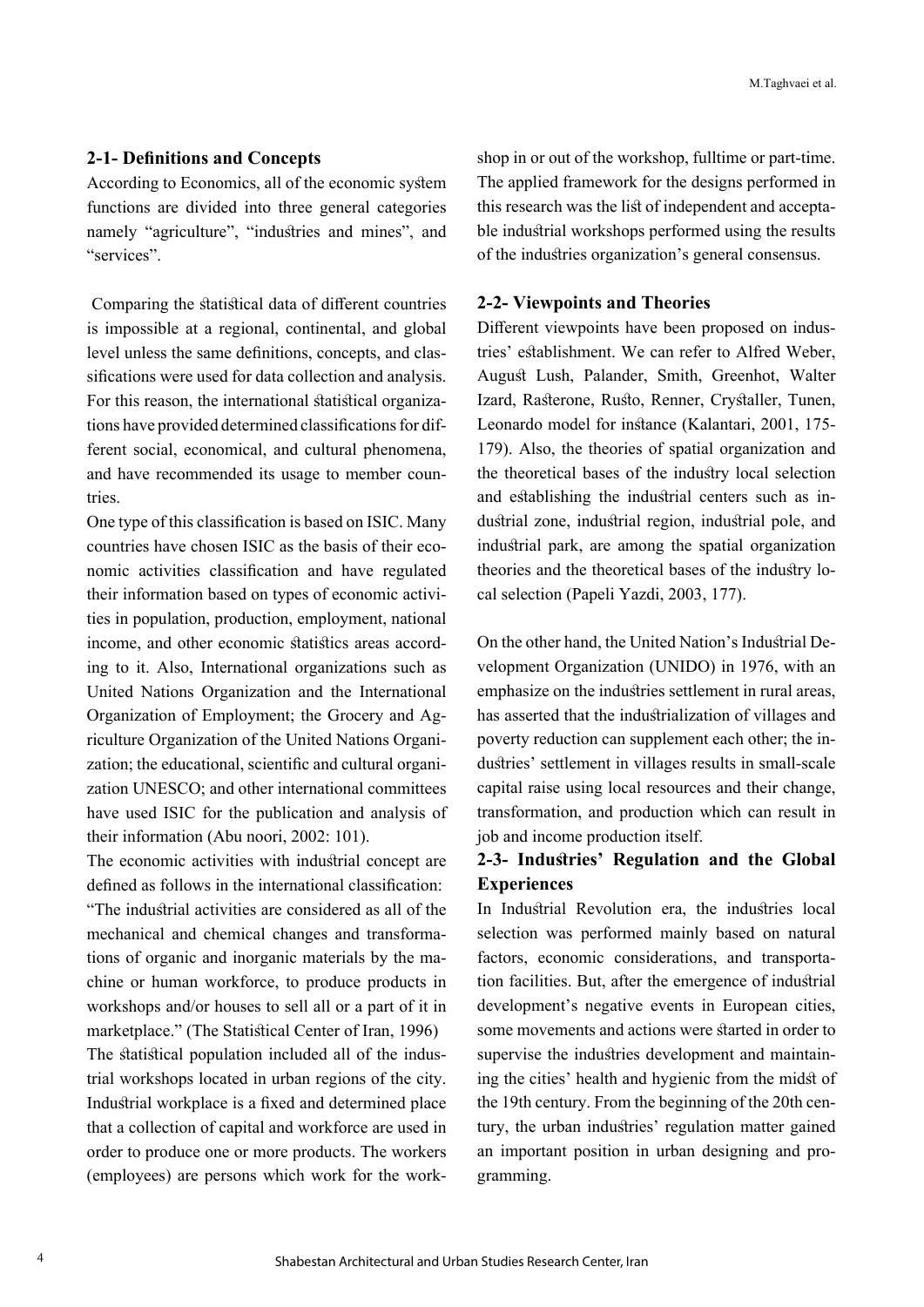The industrial units' local selection was only dependent on 2 factors before: the first was accessibility, being near to the route for accessing the raw material and the consumption market, and the second factor, which played a more fundamental role, was the inexpensive ground.

With recent progress in different fields of industries' technology, the communications and control technology, the transportation facilities progress, and the growth of urban designing and industrial architecture, and the emergence of new industrial regionalization definitions and patterns and methods inside the cities (such as flexible regionalization, multifunctional regionalization, floating regionalization, encouraging regionalization, etc.) the restrictions of industries' local selection decreased gradually and found other dimensions for itself. Also, with the emergence of global trade and the free market phenomena, the local selection procedure has encountered new problems and the outside region and global factors play roles in this local selection. In Mexico for example, the American factories have been transmitted to Mexico country and was establish at the border of these two countries to reduce the cost of work force for the Maquiladora program execution (Polese, et al., 1999:p.109).

In this new era, the basis of regionalization for the industries local section is based on two principles:

a) The industries classification based on different criteria such as output standards and its pollutions, the industrial groups' activity type, and their type of activity and job and management etc.

b) Determining a suitable place for each class of industries.

a-The Previous Main Factors for Determining the Industries' Place in Cities

-The closeness of the basic materials when transportation had low capacity, long distance, and high cost. -The closeness of energy resources: the flowing water and coal and therefore the role of areas with coal mines at least for the establishment of heavy industries.

-Providing the sale market and therefore a suitable

network for transportation, harbors' attraction for the industries before the railroads emergence, different industries development in regional capitals or metropolitans which are far from any types of basic materials or energy resources.

-Access to more assets obtained through trade or agriculture and therefore to proceed with the previously successful industries and also the role of capitals that pay attention to the assets concentration.

-Abundant, adept, and inexpensive workforce with attracted carrier background for a carrier perspective. -The existence of suitable and ambitious human-beings; merchants, manufacturers, and also affluent, the commanders creating the industries.

b-The nowadays Main Factors for Determining the Industries' Place in Cities

Nowadays, the metropolitans have changed their forms basically due to the changes caused by industrial activities and advanced services related to modern technology, simultaneously. These reformations in the industrial institutes were caused by motivations as the following:

-The emergence of new and lighter, stronger, and more applicable materials from different perspectives: rear materials, new plastics etc..

-Applying automatic machines and robots for small dimension products especially to reduce the need for the workforce; although this tendency increases the number of high level employees, the service and research companies' office, greatly.

-Decentralization in artificial production allows the neighboring provinces to accept the factories even in rural areas (but always near to the good paths of communication).

-Today, the industrial institutes move to organized poles around the city more than before, and just keep a public relationship office or an advertising service at the city center for themselves. In contrast, these institutes prefer pleasant environments, sometimes green and often near international airports or highways. (Or determining the place for industrial institutes near non-localized scientific buildings has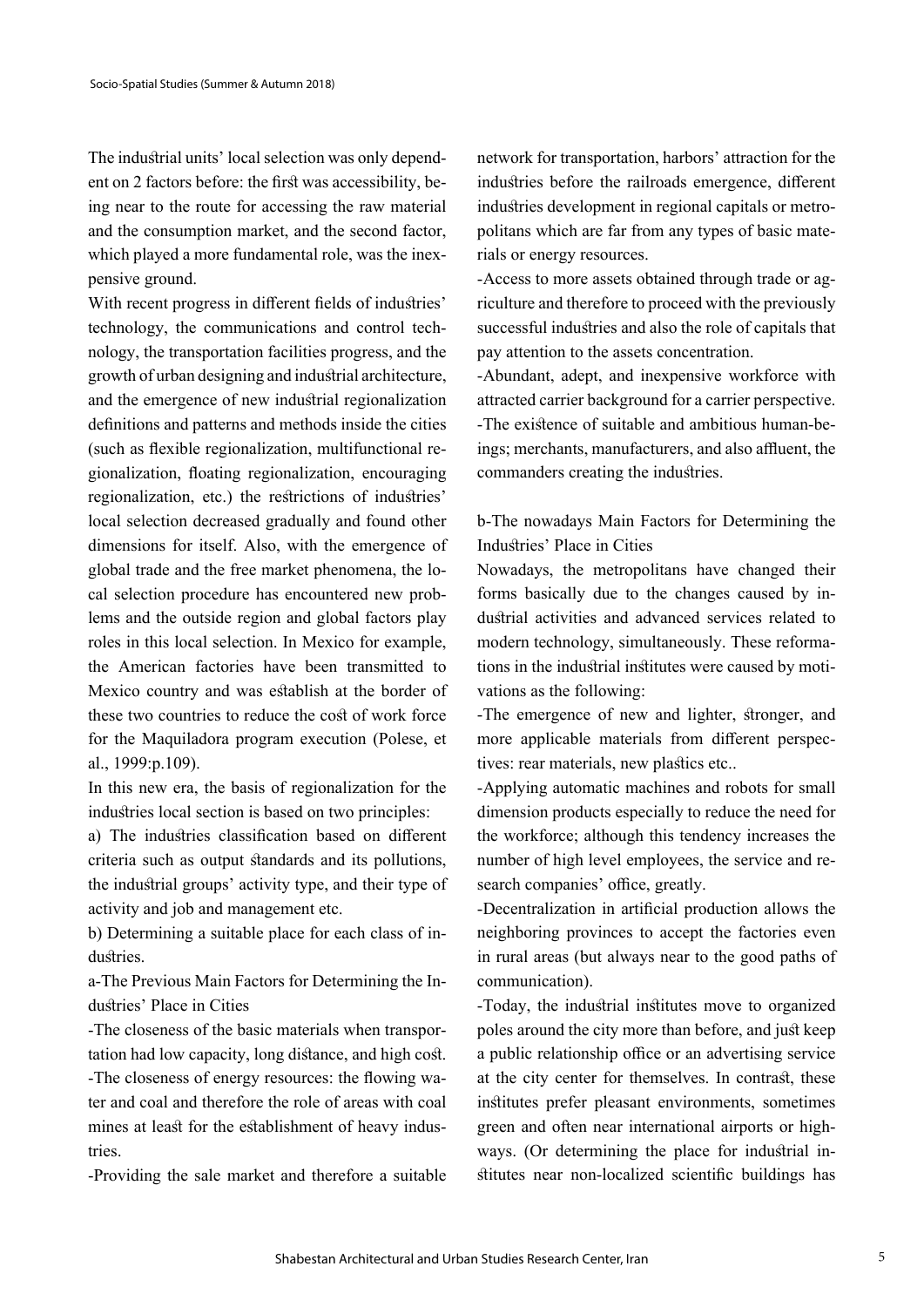achieved considerable success, nowadays.)

The metropolitans have prepared their internal space by expelling all of the factories and heavy industries from city texture, and have preferred replacing advanced services over them. The transmission of activities from city's central part to its near peripheral areas is called "dedensification", and the transmission of activities from city to farther areas is called "decentralization".

# **2-4- The Historical Process of Industries existence in Iran**

The beginning of mechanical industry establishment in Iran can be related to Amir Kabir's office. Entering the Pahlavi era and forming modern factory industries and the government's main role in modernization process, Tehran became specially important as capital, and by the accumulation of affluent class, establishment of university and the emergence of communication tools, Tehran has change to the center for new industries, in a way that till 1945, about 26% of big factories and 17% of their employees were located in Tehran (Zadboom Counselor Engineers, 1991: 21).

The industrial development steps in Iran and its reflection on urban development can be generally classified into 3 main steps:

First, Familiarity with new industries towards the end of Qajar era and the first skeletal reformations of the cities.

Second, the formation of new industries, The Rezakhan era with the cities renewal and the slow growth of development.

Third, the domination of industrial economy, from 1350S (1961-1971) on with the rapid growth in urban settling and urban building.

In Iran also after the industrialization, Tehran has always been the most important industrial pole of the country including about a third of the industries. Although the industrial decentralization guidelines' adoption from 1967 on, and the prohibition of industry establishment in a distance of 120 kilometers from Tehran have caused the slow decrease in industries establishment in Tehran for a period, resulted

in the movement of industrial centralization to peripheral areas and the emergence of peripheral industrial axes along communicational and main roads connecting to Tehran instead (Poorahmad, 2005: 178).

The inharmonic industrial development aspect in Iran together with the rapid growth of urban settling and urban tendency, except from the negative socioeconomic events, have caused very negative effects on skeletal-spatial development of the cities in recent decades. On one hand, the geographical distribution of the industries has become inharmonic and has caused disorder to the urban network, and on the other hand, the skeletal-spatial organization of cities has faced with different types of disturbances, densifications and incompatibilities.

### **3- Research Steps**

In this research, the cities with a population of more than 100.000 members in the country are categorized in the basic table in their population order; then, using the addresses of the active workshop places registered in Industries Organization, the number of existing industrial workshops in each city was counted and was put on the special row for that city. Then, for scoring the importance and effectiveness of each industry, the number of individuals working in the workshop variable was used to determine the workshop's importance factor.

Therefore, the industries are divided into 10 groups according to their job making amount: 5 or less workers, 6-10 workers, 11-25 workers, 26-50 workers, 51- 75 workers, 76-100 workers, 101-250 workers, 251- 500 workers, 501-1000 workers, and more than 1000 workers. After this categorization, the counting was performed again based on The Industries Organization data. From a total number of 42.000 registered workshops in The Industries Organization, 28663 workshops were located in cities with a population of more than 100.000 members which were analyzed in this study. A summary of the obtained results is recorded in table (1).

Also, analyzing the relationship between the cities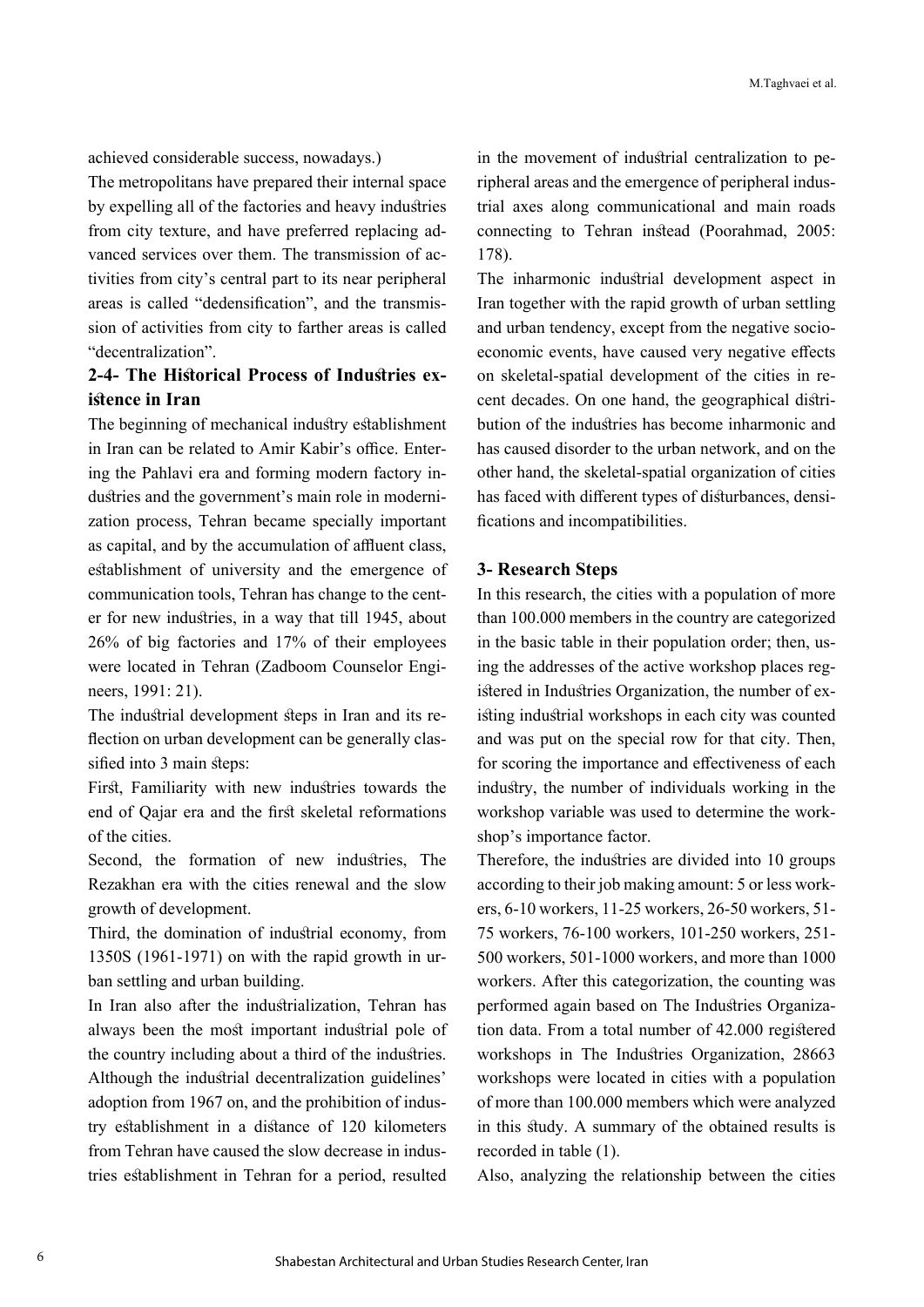rank according to their population, and their ranking in every level of industries (according to the number of workers) through calculating the Spearman's coefficient factor, there is no significant relationships proved between the cities rank in population and their ranking the number of industries (even by removing Tehran and some other cities of high rank in table 1).

### **4- Summing up and Conclusion**

The obtained results from the industries' ranking in each category according to the number of workers in all cities with over 100.000 members (Table 1) express that in contrary to what is assumed, Tehran city, having the highest population in industries 1-10 categories, is in 4, 6, 10, 15, 15, 19, 12, 10, 22 and 7,

Arranging the data in table (1), in priority order from the highest number of existing industries in each rank, table (3) is extracted.

| Number of workshops (categorized according to number of staffs in workshops) |                         |         |         |        |       |        | Sum            | Per-             | City           |                  |                  |                         |
|------------------------------------------------------------------------------|-------------------------|---------|---------|--------|-------|--------|----------------|------------------|----------------|------------------|------------------|-------------------------|
| More                                                                         | $501 -$                 | $251 -$ | $101 -$ | 76-100 | 51-75 | 26-50  | $11 - 25$      | $6 - 10$         | $1 - 5$        | of the           | cent-            |                         |
| than                                                                         | 1000                    | 500     | 250     | staff  | staff | staff  | staff          | staff            | staff          | work-            | age of           |                         |
| 1000                                                                         | $\operatorname*{staff}$ | staff   | staff   |        |       |        |                |                  |                | shops            | active           |                         |
| staff                                                                        |                         |         |         |        |       |        |                |                  |                |                  | work-            |                         |
|                                                                              |                         |         |         |        |       |        |                |                  |                |                  | ghops            |                         |
| Tabriz                                                                       | 18.05                   | 5175    | 1706    | 1968   | 1120  | 224    | 56             | 26               | 39             | 20               |                  | $\overline{7}$          |
| Mashhad                                                                      | 10.65                   | 3051    | 96      | 635    | 1298  | 673    | 144            | 46               | 110            | 31               | 12               | 6                       |
| Yazd                                                                         | 7.83                    | 2245    | 540     | 650    | 625   | 249    | 71             | 22               | 49             | 23               | $10\,$           | 6                       |
| Isfahan                                                                      | 6.42                    | 1841    | 506     | 551    | 485   | 153    | 62             | 16               | 34             | 18               | 11               | 5                       |
| Qom                                                                          | 5.54                    | 1587    | 260     | 626    | 491   | 162    | 29             | $\overline{4}$   | 12             | $\mathfrak{Z}$   | $\boldsymbol{0}$ | $\overline{0}$          |
| Tehran                                                                       | 3.65                    | 1045    | 319     | 366    | 241   | 64     | $20\,$         | 5                | $20\,$         | 5                | $\,1$            | $\overline{\mathbf{4}}$ |
| Karaj                                                                        | 3.48                    | 998     | 197     | 322    | 283   | 132    | 21             | 10               | 26             | $\overline{2}$   | $\overline{3}$   | $\overline{2}$          |
| Arak                                                                         | 2.72                    | 778     | $73\,$  | 271    | 253   | 111    | 24             | $\boldsymbol{7}$ | 25             | $\overline{4}$   | $\overline{3}$   | $\overline{7}$          |
| Shiraz                                                                       | 2.68                    | 768     | 105     | 255    | 279   | 89     | 13             | 10               | 12             | $\overline{4}$   | $\,1$            | $\overline{0}$          |
| Qazvin                                                                       | $2.4\,$                 | 687     | 132     | 191    | 170   | 84     | $28\,$         | 23               | 44             | 12               | $\mathbf{1}$     | $\overline{c}$          |
| Rasht                                                                        | 2.22                    | 637     | 223     | 179    | 107   | 51     | 23             | 5                | 27             | $10\,$           | 10               | $\overline{c}$          |
| Kerman                                                                       | 2.15                    | 616     | 23      | 158    | 264   | 97     | 25             | 12               | 23             | $\tau$           | 6                | 1                       |
| Semnan                                                                       | 2.01                    | 577     | 144     | 127    | 175   | $71\,$ | $21\,$         | 6                | 23             | $\mathbf{Q}$     | $\mathbf{1}$     | $\overline{0}$          |
| Ardabil                                                                      | 2.01                    | 576     | 46      | 231    | 193   | 56     | 18             | 9                | 19             | 3                | $\boldsymbol{0}$ | $\mathbf{1}$            |
| Saveh                                                                        | 1.89                    | 540     | 11      | 78     | 177   | 134    | 54             | 25               | 34             | 15               | $\boldsymbol{7}$ | 5                       |
| Shahryar                                                                     | 1.6                     | 460     | 56      | 129    | 182   | 52     | 25             | 5                | 9              | $\sqrt{2}$       | $\mathbf{0}$     | $\overline{0}$          |
| Zahedan                                                                      | 1.55                    | 445     | 100     | 139    | 134   | 55     | 13             | $\overline{2}$   | $\overline{2}$ | $\mathbf{0}$     | $\mathbf{0}$     | $\theta$                |
| Zanjan                                                                       | 1.36                    | 389     | 43      | 118    | 113   | 67     | 17             | $\overline{7}$   | 17             | 5                | $\mathbf{1}$     | $\mathbf{1}$            |
| Shahre-                                                                      | 1.35                    | 388     | 28      | 148    | 153   | 38     | $\overline{7}$ | 6                | $\overline{7}$ | $\mathbf{0}$     | $\,1$            | $\theta$                |
| kord                                                                         |                         |         |         |        |       |        |                |                  |                |                  |                  |                         |
| Babol                                                                        | 1.32                    | 377     | 68      | 140    | 110   | 39     | 5              | 6                | 8              | $\mathbf{1}$     | $\mathbf{0}$     | $\theta$                |
| Nishabur                                                                     | 1.13                    | 325     | 4       | 48     | 157   | 76     | 23             | 5                | $\,8\,$        | $\boldsymbol{2}$ | $\overline{c}$   | $\mathbf{0}$            |
| Kashan                                                                       | 1.09                    | 313     | 9       | 73     | 151   | 44     | 12             | $\overline{9}$   | 11             | $\sqrt{2}$       | $\,1$            | $\mathbf{1}$            |
| Sari                                                                         | 1.08                    | 310     | 52      | 131    | 75    | 28     | 6              | 5                | 5              | $\mathfrak{Z}$   | $\overline{4}$   | $\mathbf{1}$            |
| Other cit-                                                                   | 15.82                   | 4535    |         |        |       |        |                |                  |                |                  |                  |                         |
| ies                                                                          |                         |         |         |        |       |        |                |                  |                |                  |                  |                         |
| Total                                                                        | 100                     | 28663   |         |        |       |        |                |                  |                |                  |                  |                         |

Table(1): The number of existing industries in cities with a population of more than 100.000 members

(in a descending order)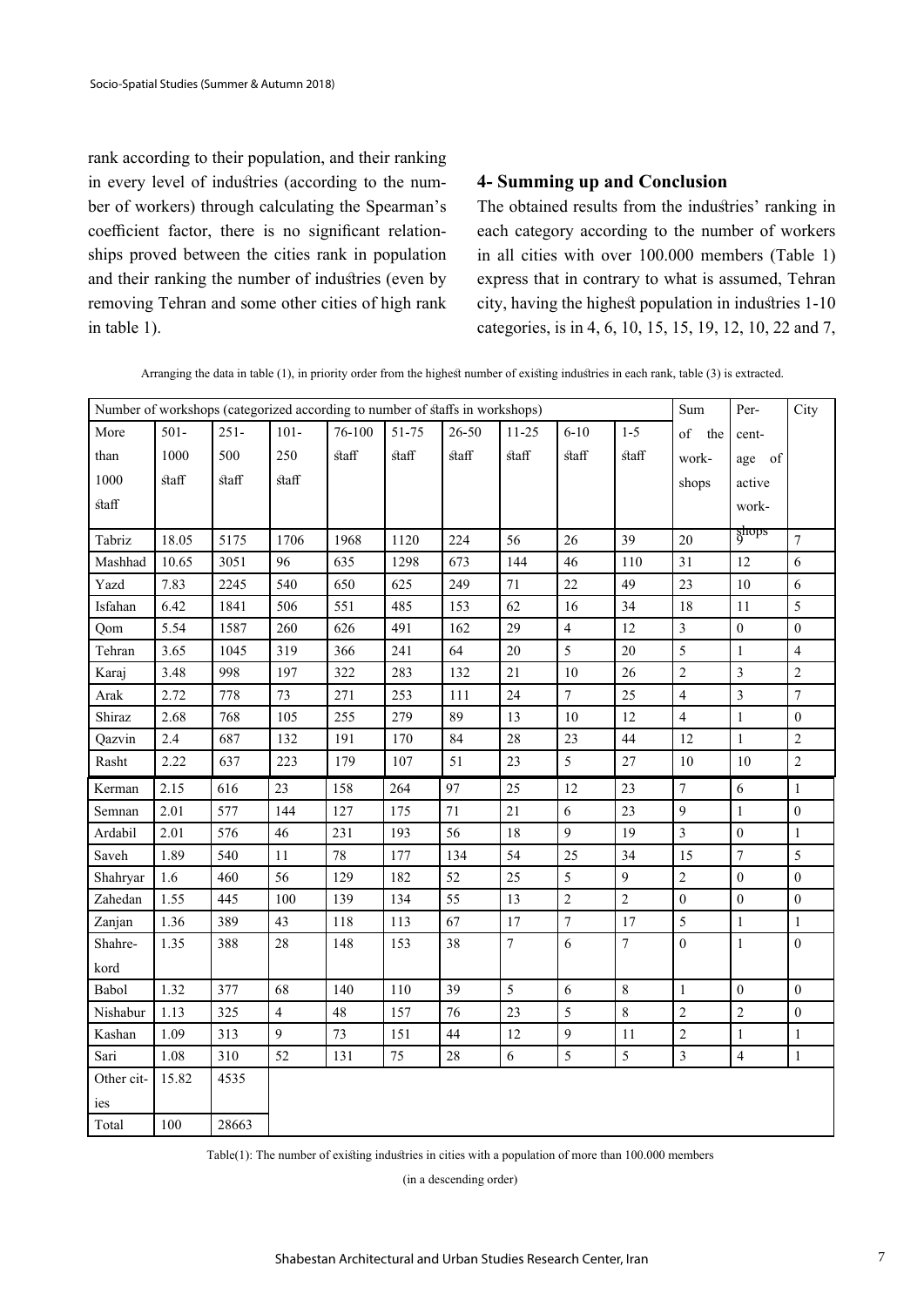| Workshop           | Number of workshop | of<br>Percentage | work- Cumulative percentage | Assessment of number |
|--------------------|--------------------|------------------|-----------------------------|----------------------|
|                    |                    | shops            | of workshops                | of employees         |
| 1-5 Staff          | 4741               | 19.6             | 19.6                        | 14223                |
| $6-10$ Staff       | 7534               | 31.2             | 50.8                        | 60272                |
| $11-25$ Staff      | 7236               | 30               | 80.8                        | 130248               |
| 26-50 Staff        | 2749               | 11.4             | 92.2                        | 104462               |
| More than 50 Staff | 1868               | 7.8              | 100                         |                      |
| Total              | 24128              |                  |                             |                      |

Table (2): Workshop diversity according to the number of employed people (in 23 greatest cities based on number)

| Rank           | with<br>Workshops   | with<br>Workshops | with<br>Workshops | with<br>Workshops | with<br>Workshops |  |
|----------------|---------------------|-------------------|-------------------|-------------------|-------------------|--|
|                | less than 6 workers | 6-10 workers      | 11-25 workers     | 26-50 workers     | 51-75             |  |
| workers        |                     |                   |                   |                   |                   |  |
|                | Tabriz              | Tabriz            | Mashhad           | Mashhad           | Mashhad           |  |
| $\mathfrak{2}$ | Yazd                | Yazd              | Tabriz            | Yazd              | Yazd              |  |
| 3              | Isfahan             | Mashhad           | Yazd              | Tabriz            | Isfahan           |  |
| 4              | Tehran              | Qom               | Qom               | Qom               | Tabriz            |  |
| 5              | Oom                 | Isfahan           | Isfahan           | Isfahan           | Saveh             |  |
| 6              | Rasht               | Tehran            | Karaj             | Saveh             | Oom               |  |
| $\overline{7}$ | Karaj               | Karaj             | Shiraz            | Karaj             | Qazvin            |  |
| 8              | Semnan              | Arak              | Kerman            | Arak              | Shahryar          |  |
| Kerman         |                     |                   |                   |                   |                   |  |
| 9              | Oazvin              | Shiraz            | Arak              | Kerman            |                   |  |
| 10             | Shiraz              | Ardabil           | Tehran            | Shiraz            | Arak              |  |

Table (3): Ranking of cities regarding to the number of employed people

| Rank             | Workshops<br>with | with<br>Workshops | with<br>Workshops | with<br>Workshops | with<br>Workshops    |
|------------------|-------------------|-------------------|-------------------|-------------------|----------------------|
|                  | 76-100 workers    | $101-250$ workers | 251-500 workers   | 501-1000 workers  | 1000<br>than<br>more |
|                  |                   |                   |                   |                   | workers              |
| $\mathbf{1}$     | Mashhad           | Mashhad           | Mashhad           | Mashhad           | Tabriz               |
| $\sqrt{2}$       | Tabriz            | Yazd              | Yazd              | Isfahan           |                      |
| $\mathfrak{Z}$   | Saveh             | Qazvin            | Tabriz            | Yazd, Rasht       | Mashhad, Yazd        |
| $\overline{4}$   | Qazvin            | Tabriz            | Isfahan           |                   |                      |
| $\mathfrak s$    | Yazd              | Isfahan, Saveh    | Saveh             | Tabriz            | Isfahan, Saveh       |
| 6                | Isfahan           |                   | Oazvin            | Saveh             |                      |
| $\boldsymbol{7}$ | Kerman            | Rasht             | Rasht             | Kerman            | Tehran, Ahvaz        |
| 8                | Karaj             | Shahryar          | Karaj             | Semnan            | Sari, Karaj, Qazvin  |
|                  |                   |                   |                   |                   | Rasht, Bushehr       |
|                  |                   |                   |                   |                   | Ghaemshahr           |
| $\mathbf{Q}$     |                   | Arak              | Kerman            | Karaj, Arak       |                      |
|                  |                   |                   |                   | Kermanshah        |                      |
| 10               | Ardabil, Kashan   | Semnan, Kerman    | Tehran, Zanjan    |                   |                      |

Rest of Table (3)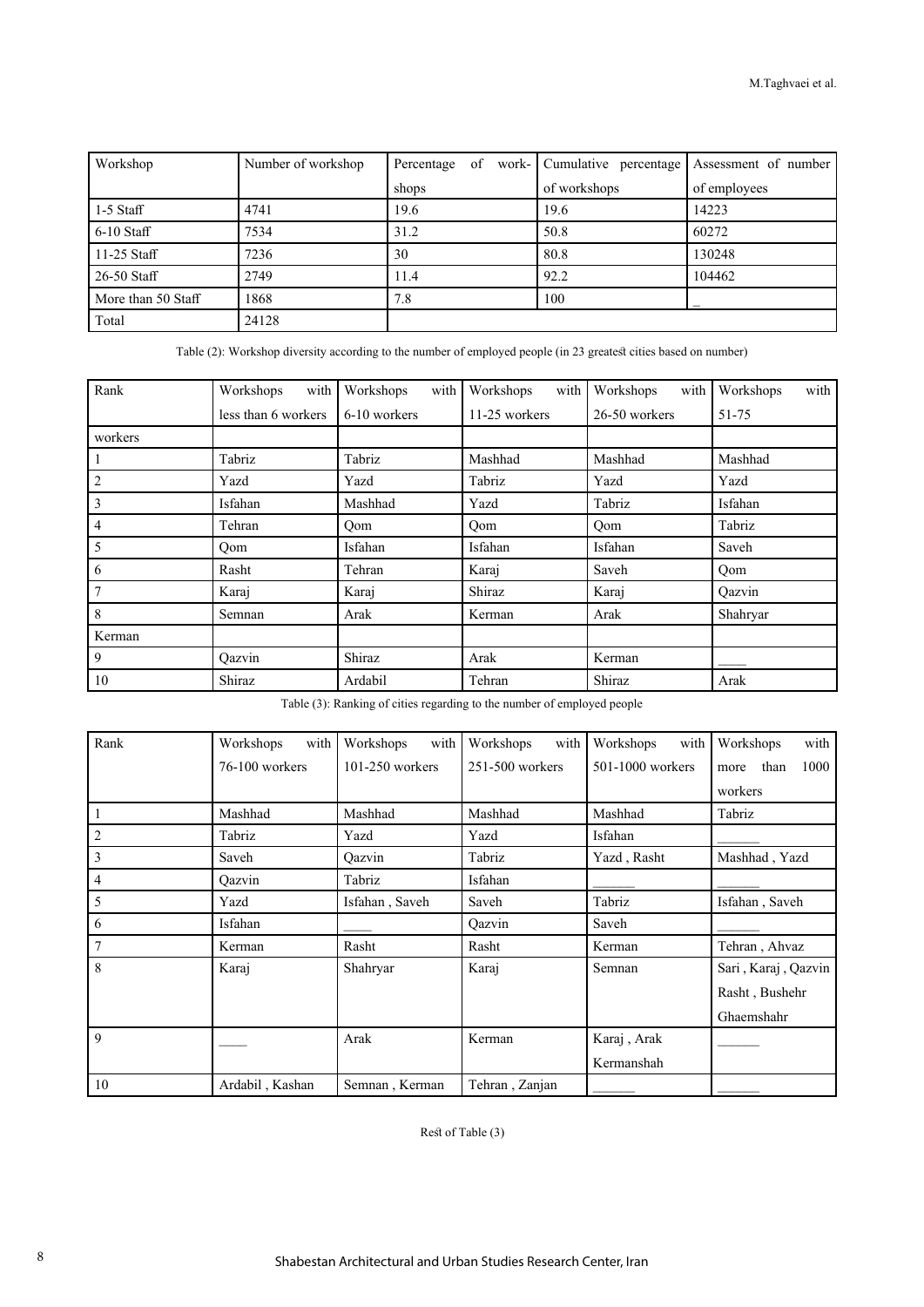respectively. This means the success of the industries transfer policy from Tehran (The law of industries' establishment prohibition in 120 kilometers from Tehran, legislated in 1967); but, this success was only in statistics and digits, and in action the industrial workshops were moved to the margins of external city traffic axes with a low distance from Tehran, especially the Karaj-qazvin industrial axe, although all of the problems and burdens as a result of industries concentration is remained on Tehran more than before. The existing data in the present study also verifies this fact, in a way that if all of the existing workshops in the three cities of Tehran, Karaj, and Shahriar are summed up, this city is ranked three with 8.7% amount among the existing workshops in cities with a population of more than 100.000 members, from the number of workshops perspective. By separating Alborz province from Tehran, the situation seems to become better, but the real conditions remained the same way and the capital will face with a high concentration of industries around itself, especially in traffic axes around it. The evidence for this fact is the great number of active industrial workshops existing in Karaj, Shahriar, Qazvin, Saveh and Qom cities that use the advantages of nearness to the capital with a low distance from it, and have harmless effects on the body of Iran's urban system with their severe centralism.

The results of the analysis express that 55% of the 28663 active workshops registered in cities with a population of more than 100.000 members are selected their local in only 7 cities namely Tabriz, Mashhad, Yazd, Isfahan, Qom, Tehran, and Karaj, which shows a kind of disproportion in the industries' distribution across the country. Tabriz, Mashad, and Yazd have allocated the greatest number of industries to themselves. In this regard, special strategies must be considered for these cities; especially cities such as Tabriz and Mashhad which also have proper history of their traditional industries that have been marginalized after the solar 1340s (1961-1971) because of a growth in oil price and its single polarity in Iran's economics.

In table (1), the centers of 12 provinces with the presence of less than 1% of the industrial workshops didn't have a proper position in the country's industry. That is, in those provinces (specially the boundary provinces) a proper plan was not made for the industries. However, the presence of some industries (regarding the existing potentials in the areas) can bring about a full-scale development in these areas and the surrounding areas, besides job making and preventing immethodical migration to the capital. Therefore, the pressure caused by high population is reduced in Iran's urban system and a kind of harmony and balance will be created in it that all regions will benefit from it.

The obtained results from table (2) express that more than 90% of the existing active industrial workshops in 23 cities above in table (2) have been in the range of less than 50 employed industries that included 50% of the employed members in the industry sector. Recently, the small industries have had an effective role in the industrial and economical development of many countries of the world, especially the Southeast Asian, west European, and even east European countries.

 In a way that most Southeast Asian countries have considered their industrial development basis as the growth and development of small industries. But in Iran, not only these industries did not have a special position in industrial and economic development, but also they have faced with bankruptcy and many cases of closure. According to the statistics provided by Iran's Statistics Center, during 1994-99, 129.997 small industrial units were closed and this fact caused 274.827 job opportunities to be missed in the country. Generally, the owners of the small industries' productive units remark "nonprofitability" as the most important factor for the bankruptcy and closure of their productive units, that results from different factors which are sometimes inborn and influenced by the internal environment of industrial workshops, and some others are out born which is a